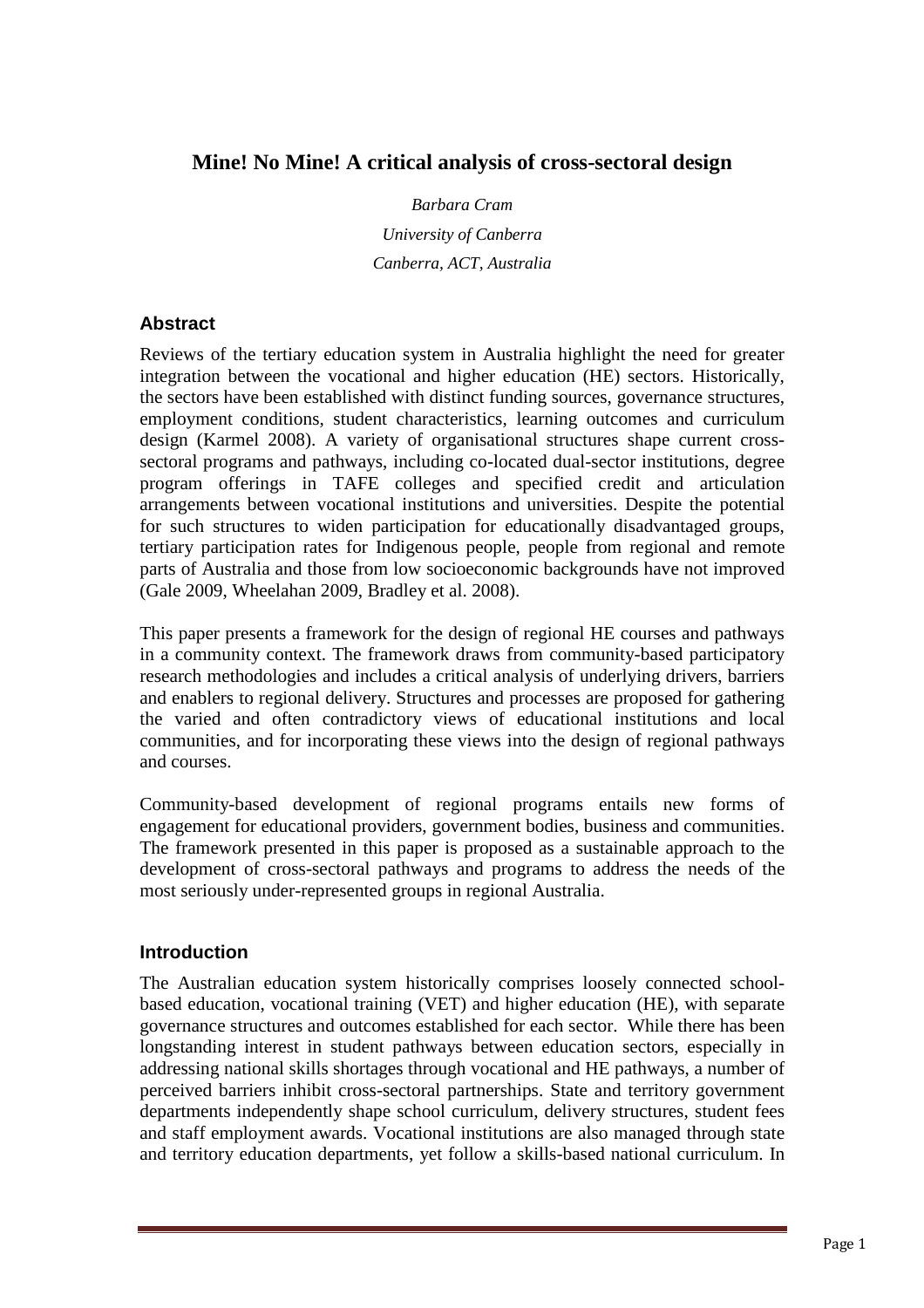contrast, HE institutions operate 'autonomously' within a centralised system that controls funding, standards, evaluation and reward mechanisms.

Historically, collaboration between VET and HE institutions has focused on the development of articulation and credit transfer arrangements that provide cross-credit between completed qualifications. Credit arrangements commonly function as linked single sector awards delivered sequentially in VET and HE institutions. Only a minority of programs operate as concurrent, jointly delivered dual-sector awards. Research carried out by Harris et al. (2005), the Australian Government (MCEETYA 2006) and PhillipsKPA Pty Ltd (2006) has resulted in best practice principles for the development and management of VET-HE articulation and credit transfer arrangements. Formally agreed cross-credit arrangements have the potential to expand student opportunities and pathways, promote consistency and currency of information, grant credit at enrolment and enhance success and retention rates for students following related courses (Cram 2008).

Rich cross-sectoral student experiences can be achieved through co-located VET and HE campuses in dual sector institutions, which are governed jointly to promote crosssectoral pathways. Degree programs auspiced by a university and delivered on a TAFE campus, or delivered between two campuses simultaneously, are also becoming widespread. These programs are generally created with fixed curriculum, often in Business or Management, with TAFE delivering the majority of first year subjects and the university increasing its delivery in Years 2 and 3 (see, for example, TAFE NSW).

Australia's sparse population in regional areas poses 'real challenges in ensuring equity of provision across vast distances' (Bradley et al. 2008 p.2). Cross-sectoral education presents opportunities to raise access, participation and achievement rates for educationally disadvantaged groups, particularly those from low socioeconomic background, Indigenous groups and people living in regional and remote Australia. However, few of the available cross-sectoral structures are accessible to students living outside metropolitan areas. Even when pathways are provided, students from low SES backgrounds are less likely than other groups to access the higher levels of vocational education or to transition from VET studies to HE (Wheelahan 2009).

This paper presents a framework for the design of courses and pathways that promote access, participation and attainment in tertiary education for people living in regional NSW. While the paper does not define the scope of 'tertiary' education, the term 'vocational pathway' is used to describe progression through Certificate-level courses and 'VET-HE pathway' for progression from Certificate IV-Diploma to HE. Barriers to participation for regional communities are acknowledged and addressed. Other challenges, including 'Mine! No Mine!' perceptions of cross-sectoral difference and defence of 'thin market' share are also addressed. The framework challenges negative perceptions and proposes strategies for bringing equity-based education to regional towns through community engagement, evidence-based practice, application of innovative problem-solving approaches and design of effective operating structures.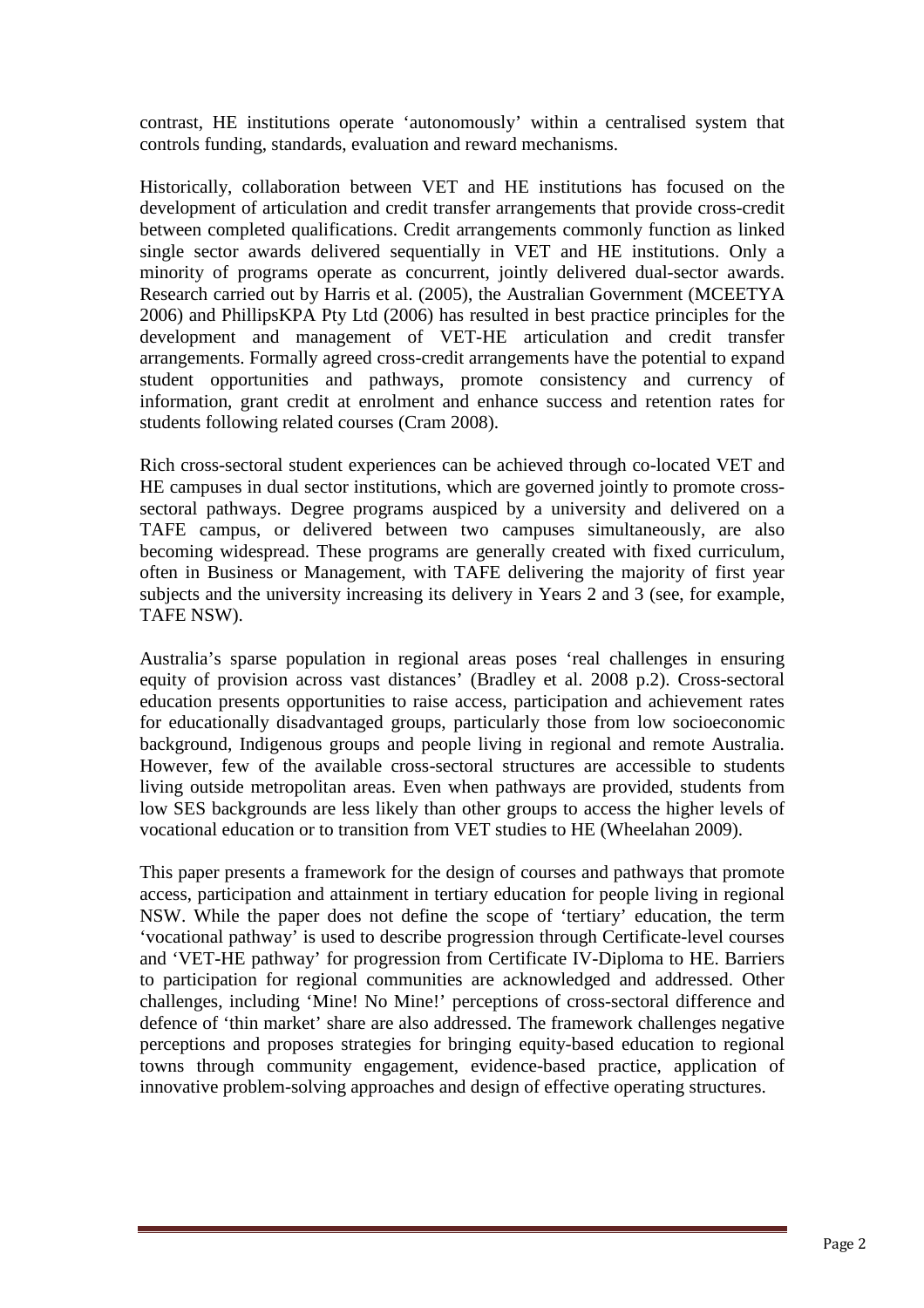## **Methodology**

The program *Pathways to enhance regional participation in HE (Regional Pathways)* was established<sup>1</sup> at the University of Canberra (UC) in 2009 following critical consideration of national and institutional drivers for equality in educational achievement in Australia. Communities in Bega Valley, Eurobodalla, Snowy River, Cooma-Monaro, Goulburn-Mulwaree and Shoalhaven Shires were invited to participate in the program.

The objectives of the Regional Pathways program incorporate a number of integrated elements:

| Design of   | to increase access, | <i>for</i> people | targeting equity                         | through university-               |
|-------------|---------------------|-------------------|------------------------------------------|-----------------------------------|
| courses and | participation and   | living in S-E     | groups: Indigenous /low                  | community and cross-              |
| pathways    | attainment in HE    | NSW.              | socioeconomic status<br>(SES) / regional | sectoral education<br>engagement. |

The key research questions investigated in this paper are:

- − What is the potential for cross-sectoral development of programs in the S-E NSW region?
- − What are the barriers and enablers?
- − What structures and processes are required to ensure consistency and sustainability?

The methodology combines community-based participatory research (Seifer and Greene-Moton 2007) and university-community engagement approaches (e.g. Garlick 2000; HEFCE 2002; University of Cumbria 2010) with critical analysis of educational quality (Skelton 2005) and integrative research (Bammer 2006). Evidence and ideas have been collected through a review of national and international literature, community forums and reflective conversations with key players from government, business, education and regional communities.

#### **Review of barriers and enablers to regional participation**

The design of cross-sectoral programs for regional delivery is of national interest and aligns with strategies proposed by the Review of Australian Higher Education:

*Australia needs a sustainable system of higher education provision in regional and remote areas. Provision needs to be flexible and innovative. It must anticipate and respond rapidly to local needs. Providers in regional and remote areas need to be encouraged and supported to build upon partnerships with local communities, providers in other sectors of education, businesses and industry. Such arrangements will involve institutional cross-collaboration and partnerships, including sharing the use of facilities and resources. (Bradley et al. 2008, p.111)* 

However, program objectives are ambitious. Despite many years of funding for equity initiatives, *'people from lower socio-economic backgrounds, those from regional and remote Australia as well as Indigenous Australians are under-represented in higher education compared to their incidence in the general population'* (Bradley et al.,

 $\overline{a}$ <sup>1</sup> Funded by the Australian Government Department of Education, Employment and Workplace Relations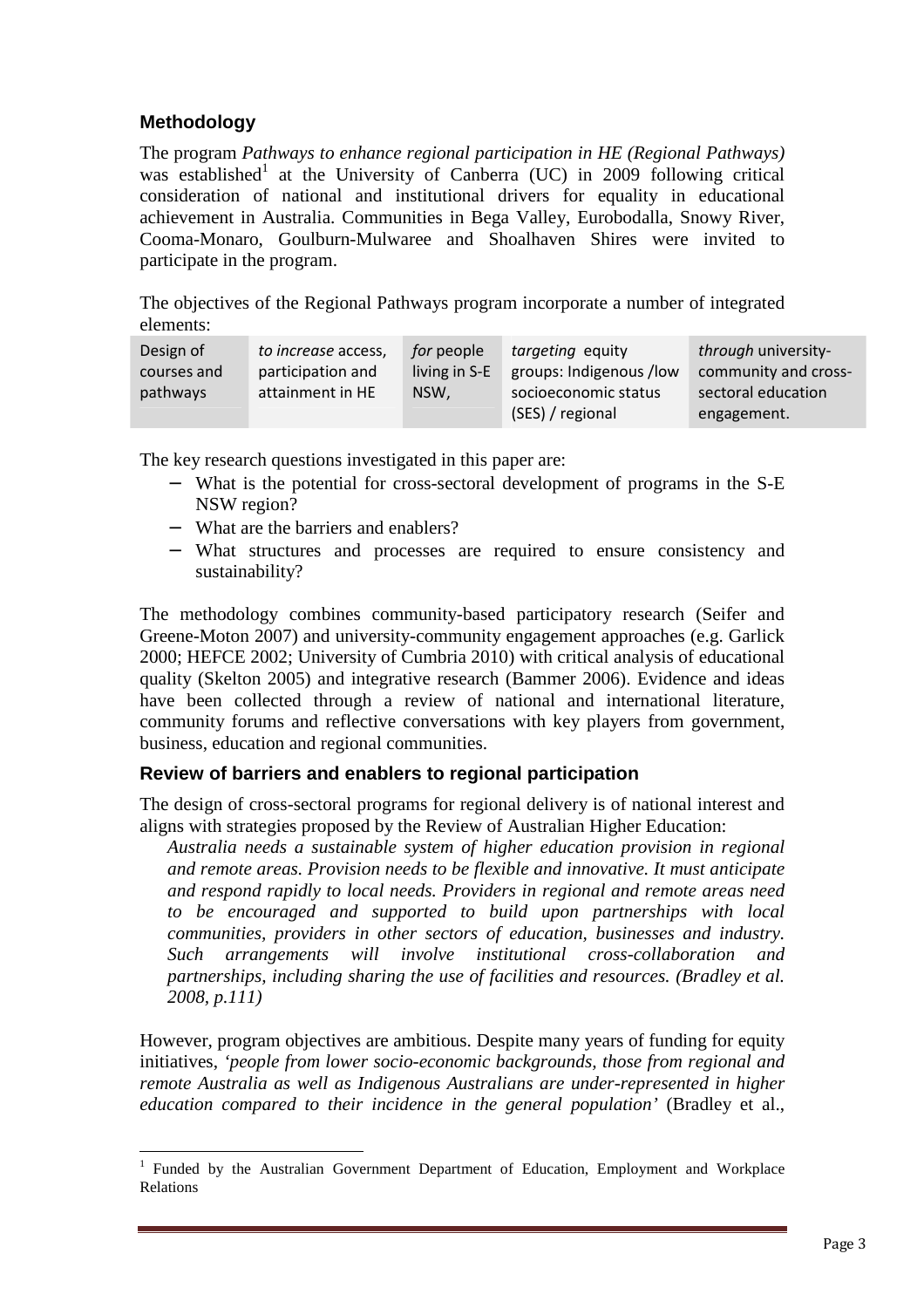2008, p. 27). Historical barriers to regional participation in HE include general regional disadvantage and the under-representation of low socioeconomic groups.

## Regional disadvantage

The Regional Pathways program aims to create new educational opportunities for people living in six Shire Council areas: Goulburn-Mulwaree (ABS 2006 population 26,092), Cooma-Monaro (9,726), Snowy River (7,190), Bega Valley (31,059), Eurobodalla (35,014) and the town of Ulladulla (6,240) in the Shoalhaven. An educational audit carried out before the program began in 2009 found that Diplomalevel programs were delivered by TAFE in five of the seven participating towns. One town also supported a university-managed Education Centre. While TAFE collaborated with a number of regional employers, no joint VET-HE programs were reported. The number of Diploma level offerings in regional towns has risen during the project period – with TAFE offering 11 Diplomas in Goulburn, 10 in Cooma, 3 in Jindabyne, 6 in Bega and 4 in Moruya in 2010 – and opportunities for jointly delivered courses with the University are expanding. TAFE also reports continuing expansion of TVET delivery courses into regional high schools.

Socially and economically, regional delivery of tertiary education conveys a range of advantages for individuals. The NCVER estimates that a Bachelor degree provides a lifetime rate of return of 15 per cent a year for men and 17 per cent for women (Beddie & Curtin 2010) and the achievement of a Diploma-level qualification is also significant. While it is recognised that some students who complete school in a regional town will choose to leave home to attend a city-based university, the Regional Pathways program is designed to enhance participation of the 'other 83%', young school leavers and mature aged community members who have not traditionally engaged in higher learning. Furthermore, local development of enhanced knowledge and skills can contribute to long-term economic development in the town.

#### Under-representation of low socioeconomic groups

Groups from lower socioeconomic status (SES) and those from families with lower levels of education and occupation participate less in higher education than other groups. When low SES groups live in regional areas, the level of disadvantage increases. Moreover, the range of regional course offerings is considerably narrower than the range offered in urban areas, including areas designated low socioeconomic status (Australian Government, 2010, p.18).

The National Plan for Equity of Access to Higher Education 2008-13 (DEEWR) has proposed performative measures for improved *access* (proportion of a given cohort that has commenced tertiary education at a given time), *participation* (proportion of a given cohort enrolled at tertiary institutions at a given time) and *attainment* (proportion of a given cohort that has completed tertiary education). These measures support achievement of the Australian Government's target of 'at least 40 per cent of 25-34 year-olds attaining a qualification at bachelor level or above by 2025', with a reduced target of *20 per cent* by 2020 for people from low socioeconomic status (SES) backgrounds (Bradley et al. 2008). An initial analysis of educational achievement and outcomes in the S-E NSW region confirms that the HE participation rate for 15-25 year olds is considerably lower than the State average of 16%. While around 9% of young people enrol in university studies in one Shire, the remaining Shires average less than 4% participation for the 15-25 age group (ABS 2006).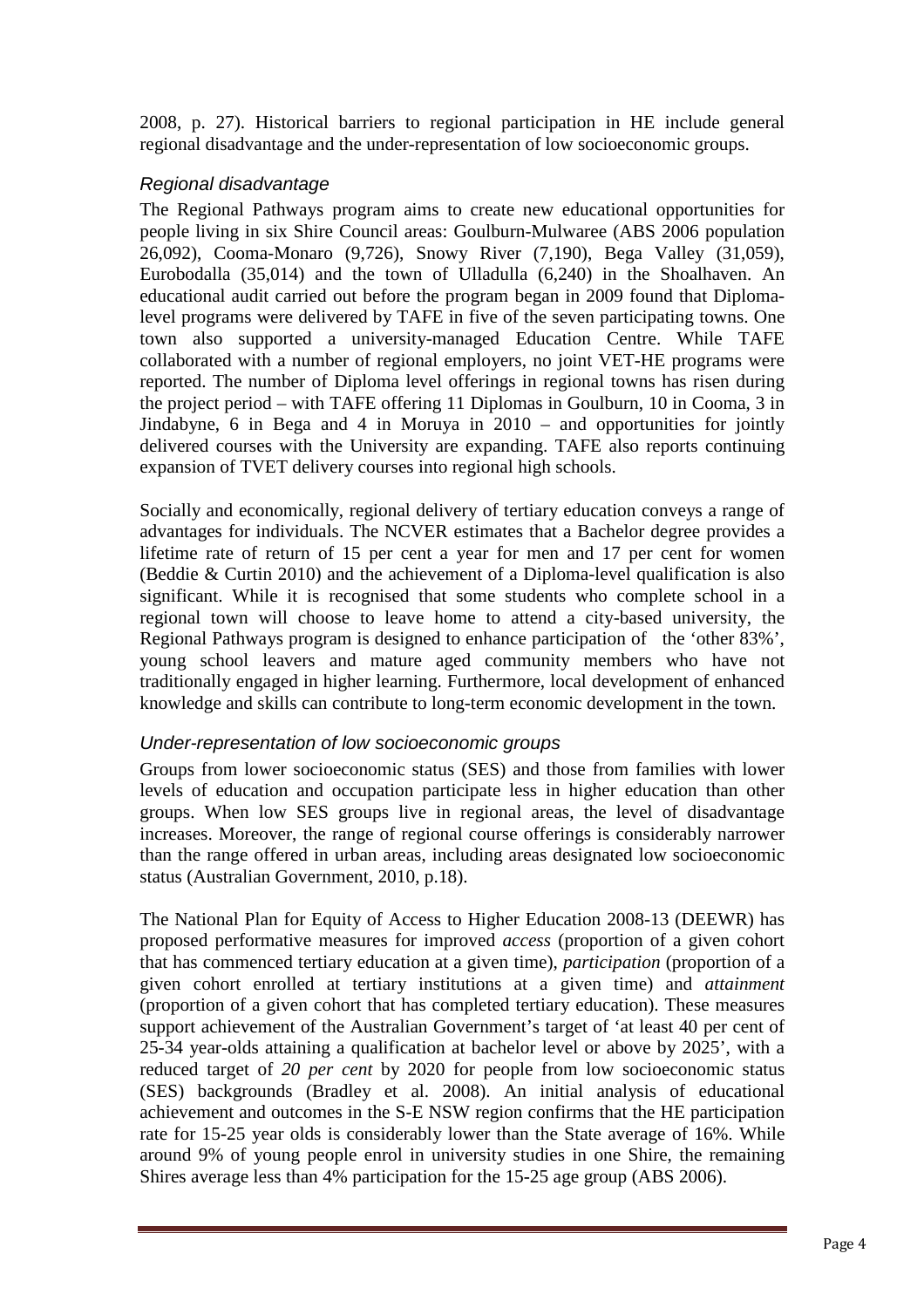Social research carried out by Tony Vinson (2007) suggests a range of factors associated with educational disadvantage: family attitudes, poor school experience, low educational attainment, poverty and distance from providers. The Regional Pathways program addresses under-representation of low SES groups by incorporating community-based equity initiatives that encourage existing students to remain at school and support the re-entry of disengaged students into education.

#### Advantages of university-community engagement

The Australian Universities Community Engagement Alliance (AUCEA) Position Paper 2008-2010 notes:

*Engaged universities are essential for Australia's economic and social future. Beyond traditional views of universities as places where teaching and research occur, Australia's higher education sector must … directly and intentionally contribute to national interests and priorities ... By its very nature, engagement is influenced by the alignment of university strengths and community contexts (p. 2).* 

For many universities, regional engagement is concerned with promotion, brand management, recruitment and achievement of equity targets. The universitycommunity engagement approach adopted by the Regional Pathways program expands the university's partners and supporters in the Capital Region, most notably with TAFE NSW and Shire Councils. Long-term engagement activities aim to create mutual benefit, build community trust and manage community expectations while ensuring program sustainability. Communities gain from new knowledge, inclusion of local perspectives and enhancement of existing skills and infrastructure. In turn, the University has gained from a *demand driven* approach that builds on local strengths and opportunities to design new teaching and learning programs in rural health, applied science, early childhood education, entrepreneurship and work integrated learning. Community-based research opportunities are also created through this engagement.

#### Cross-sectoral differences

Perceptions of cross-sectoral difference have inhibited the expansion of VET-HE courses and pathways in regional areas. Schools focus primarily on the retention of young people to school leaving age and preparation for post-secondary learning. Vocational providers, particularly in regional areas, are expected to meet local skill and innovation needs. University qualified people often move into regional areas *after* completing their studies, and HE study is not always valued. In regional areas with small populations, each sector is concerned with keeping its market share, especially when there is competition from private providers. As a result, the arrival of a university in a regional town can be viewed as an unwelcome intrusion, even though the development of learning pathways may attract a new student population.

Schools, vocational providers and universities acknowledge sectoral differences in governance structures, policies and decision chains. Student learning experiences also differ, with classroom management, assessment practices, academic support and workplace components varying according to the age of students. Despite these differences, both the Review of Higher Education and the revised Australian Qualifications Framework (2010) propose *minimal* distinction between the level and types of qualifications delivered by HE and VET. The AQF has aligned VET and HE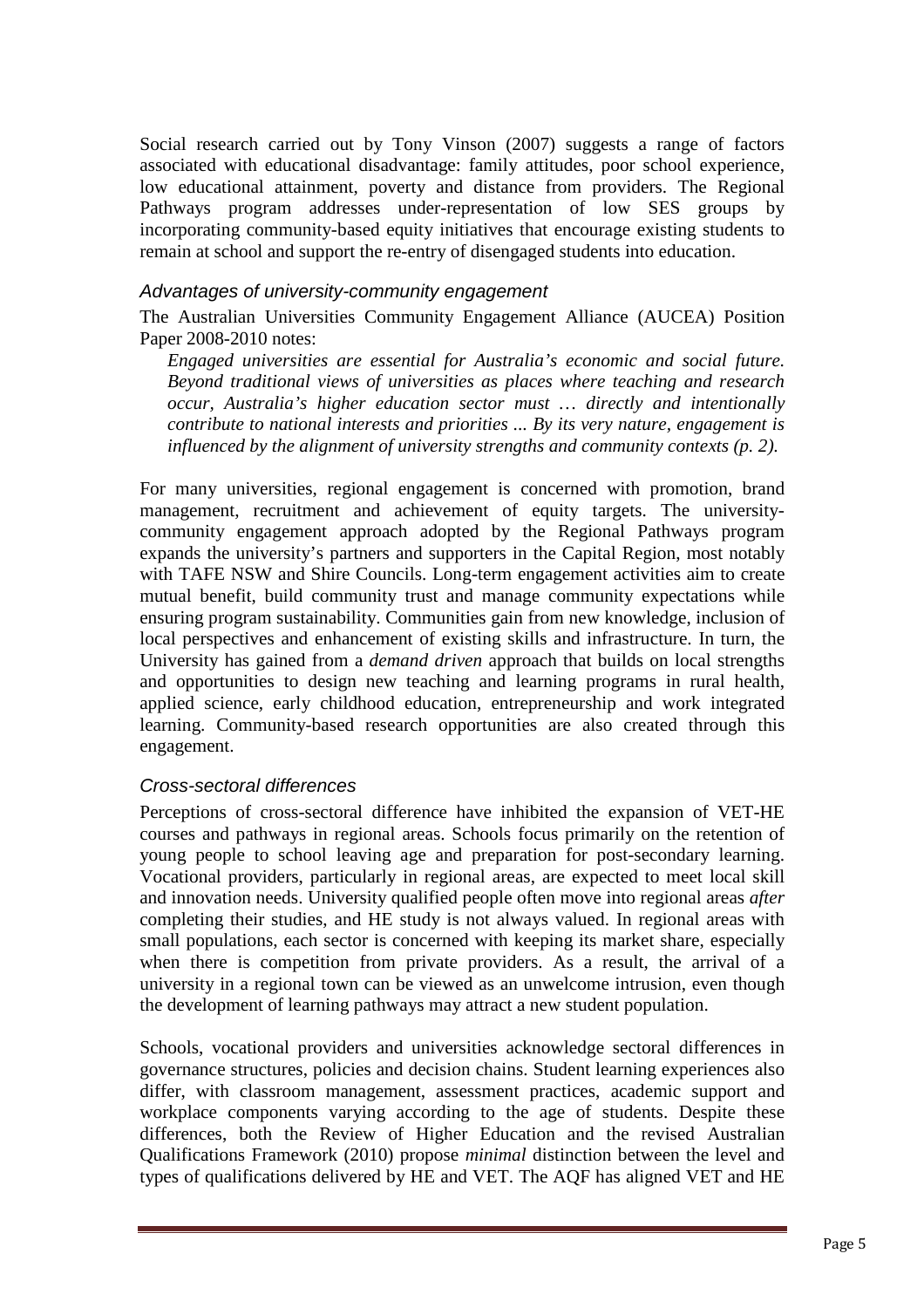Diploma qualifications, thus strengthening the divergence between *pre-Diploma* skills and knowledge that prepare students for employment (VET) and higher order skills and research-based knowledge contained in Diploma qualifications and above (HE).

Cross-sectoral pathways can contribute to regional access and participation in tertiary education by aligning the courses taught in one sector with those taught in another. Pathways built on curriculum alignment and cross-credit not only reduce the overall cost of education but also provide sequenced development of skills and knowledge to build confidence and success for disadvantaged students.

## **Findings and discussion**

The Regional Pathways program has identified three types of educational pathway that enhance regional access to and participation in HE.

- − *Vocational pathways* support progression between Certificate-level qualifications delivered by schools, TAFE and other registered training organizations (RTOs). Certificate courses are popular with young people from low to medium socioeconomic groups; for these students, interrupted transition to further study may restrict meaningful employment (Moodie, 2010). Recognised pathways ensure that a student who gains a Certificate II qualification in one sector can progress with full credit into a related Certificate III or IV course in another sector.
- *VET-HE pathways* between Certificate IV-Diploma qualifications and HE degrees provide opportunities to gain professional skills while offering exit points into semi-professional employment. The trend towards specification of fewer core subjects in national Training Packages raises the value of collaborative crosssectoral arrangements that optimise credit and articulation between qualification levels.
- − *Alternative pathways to HE* raise confidence and academic outcomes for disadvantaged people by linking educational experiences gained through school, vocational courses, employment and life. These pathways bring under-represented young and mature-aged people into education, providing both social and educational 'ladders of opportunity' to these groups (Wheelahan, 2009).

## Structures and processes

Figure 1 illustrates a Framework for the design of regional pathways and courses. The Framework comprises four interconnecting components: stakeholder engagement, identification of initial course proposals, development of shared governance and delivery processes, and design of regional teaching and learning strategies.

*Stakeholder engagement* involves identifying and analysing the range of community views impacting on the program, including historical, political, economic, sociocultural and performative perspectives. Local priorities are examined through research and statistics, government reports and community plans. More targeted stakeholder engagement is achieved through the identification of community 'leaders', who they collaborate with, the roles they play and the 'hot' issues they engage in. Typically, stakeholder groups include: (a) Shire Councils, including Social Planning and libraries; (b) TAFE Institutes, Department of Education & Training, local high schools and the VET in Schools program; (c) state and federal government agencies, including regional Premier & Cabinet offices, Industry & Infrastructure, partnership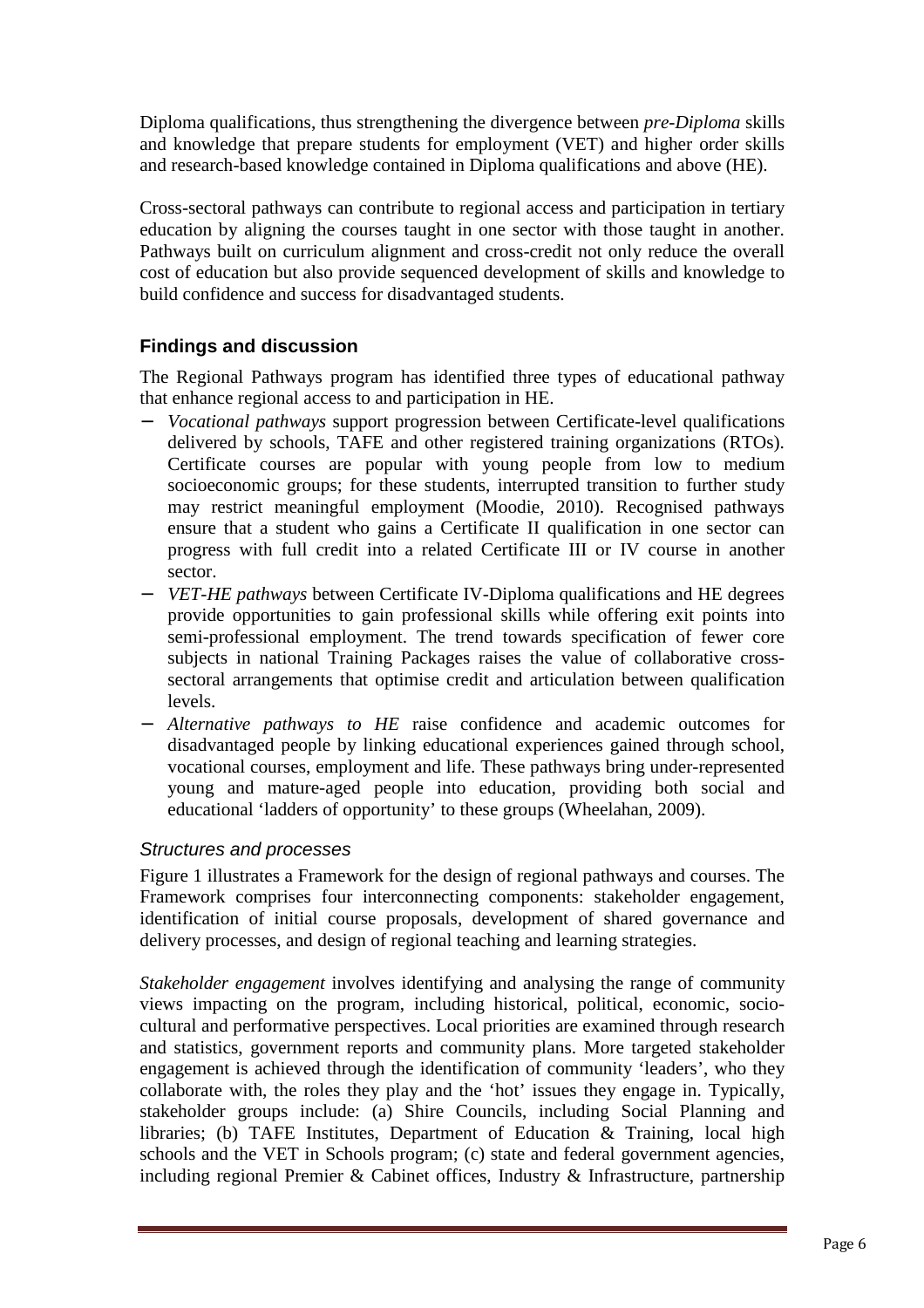brokers and the Indigenous Education Office; (d) employers, business councils, Aboriginal Elders, Regional Development Agencies (RDAs) and work-placement officers; and (e) non-government organisations (NGOs) and members of the public.





*Initial course proposals* arise from priorities determined through community consultations. Public and private educational institutions then meet with government representatives to consider gaps and assess the feasibility of proposed courses and pathways, which should aim to optimise mutual benefit to educational providers, students, employers, community, government agencies and funding bodies.

*Shared governance and processes* manage the design and implementation of courses. A Memorandum of Understanding may be established, and decisions made on curriculum mapping, enrolment and fees, delivery options, resources and infrastructure including educational technologies, communication, roles and responsibilities and budgets. Advertising and promotion can occur through existing community networks, community radio and newspapers.

*Teaching and learning approaches* ensure that learning outcomes link directly to assessment tasks, work-based learning opportunities are included and blended and technology-enhanced delivery methods support student learning. Academic support is offered locally, especially for Indigenous students and learners with interrupted educational experience. Professional development for academics teaching across sectors or off-site is also provided.

#### **Conclusions and outcomes**

Regional communities have identified three suitable course types.

**1. Community capacity building courses** that respond to local needs expressed by Shire Councils, business and community agencies and recognise current competence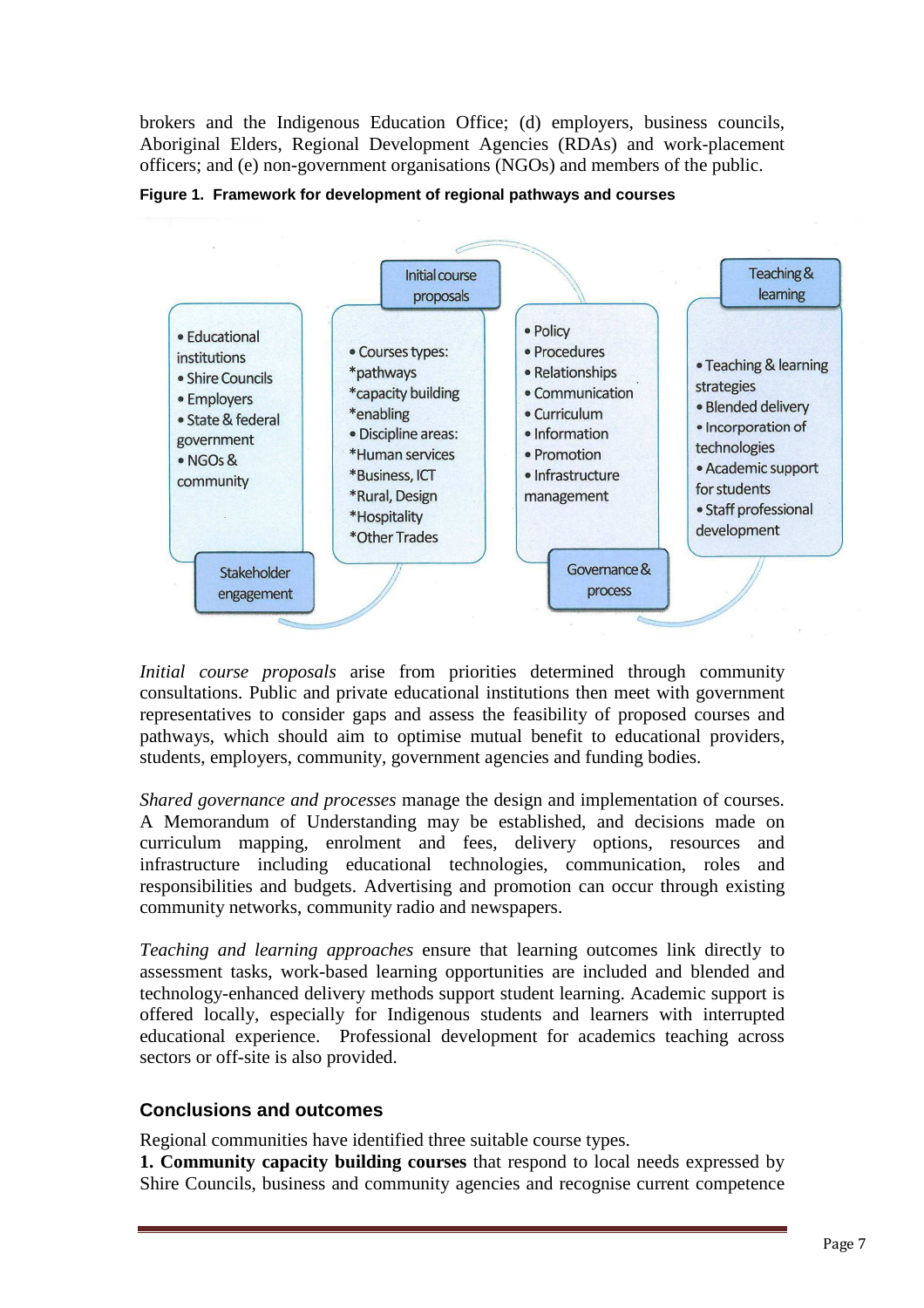(RCC) gained through employment and community work. Courses fill gaps in skills and knowledge and provide qualifications or pathways to higher-level programs. Courses may also include culturally specific elements to optimise outcomes.

## *Case studies: community capacity building courses*

*Volunteering*: Locally managed programs recognise Volunteering activities and provide additional training, thus providing credentials and enhancing the skills and abilities of the many community members who undertake voluntary work. This initiative is being extended to recognise and credential sports coaches and practitioners in a number of towns.

*Training & Assessing:* The Shire Council sponsors an initial program in which 12-20 people are trained in the Certificate IV in Training & Assessing. Participants agree to teach in the community following their training. This opens employment opportunities as well as providing credit towards a University Diploma.

*Human Services-Aged Care*: In one shire, Aged Care facilities managers are collaborating with three education sectors to alleviate a skills shortage in Human Services workers through school-based training and work-based learning pathways.

Community capacity building activities engage many people in education for the first time. Geographic isolation is reduced because students are taught in the region; fear of failure is eased through workplace sponsorship and learning support from local tutors; and flexible timetables are created to suit those with family responsibilities. Participants not only gain a qualification but also develop academic skills that enable them to continue their learning through TAFE or university. Most importantly, community capacity building activities have the potential to reverse intergenerational mind-sets against higher education and to unlock the potential of future generations.

**2. Enabling courses** that provide 'second chance' education to regional residents of all ages: those who have not completed school, have not achieved a tertiary entrance level or have not previously considered university study. Enabling courses build student confidence and provide a sympathetic environment for the development of skills in academic reading, critical thinking, numeracy, knowledge management and computer skills.

#### *Case study: Enabling course*

*UCan Reach*: This regional Enabling courses aims to overcome the lingering 'fear of school' reported by many adults with low educational attainment. Classes are held at a local community college, RTO or TAFE so that additional computer, literacy and numeracy training can be offered. Council librarians join the program and offer library tours and local knowledge management support. To reduce geographic isolation from the main campus, Enabling students become 'UC Students for a Day', meet other students through a Moodle site, access library E-reserve and make links with the university's Aboriginal student (Ngunnawal) centre.

**3. Courses designed to optimise pathways between sectors** promote both sequential and consecutive learning programs. The Regional Pathways program has established 25 new *articulation and credit transfer arrangements* between UC and TAFE NSW to ensure that any TAFE NSW student who completes a Diploma in Accounting,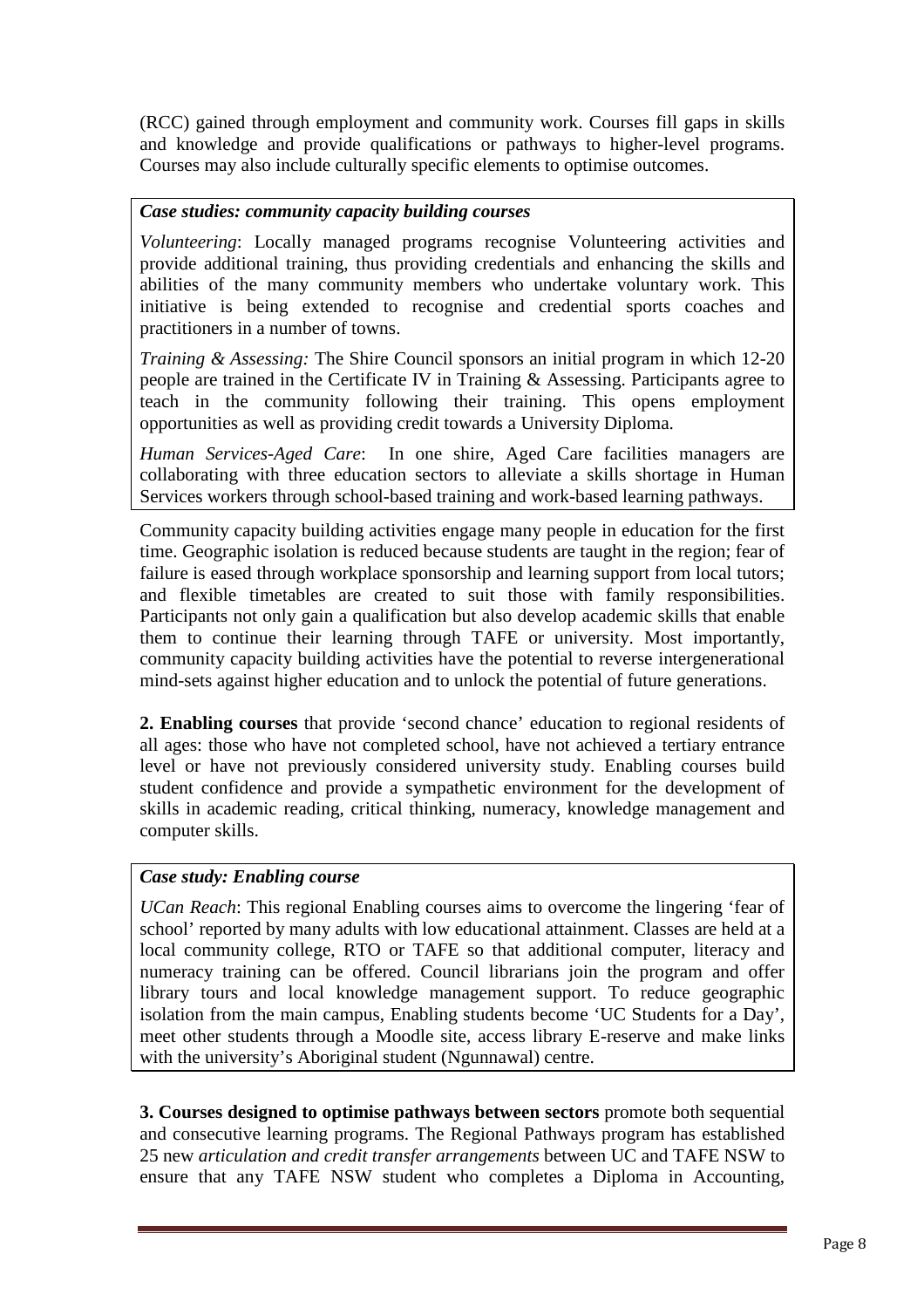Building Design, Community Services, Agriculture, Conservation & Land Management, or Sport & Recreation can articulate into related UC courses with a specified amount of credit granted.

*New cross-sectoral Diplomas* in Business/Management, Community Development, Health Services (Aged Care – Allied Health) and Early Childhood Education have been mapped. Mapping is also extending 'backwards' to create pathways from school.

*Case study: Joint delivery of Business/Management program across two Shires* Course/s: Diplomas in Business/Management with Tourism units (requested by community) Length: Six months for underpinning Certificate IV + 1 year Diploma (full or part-time) Location: Taught concurrently in both locations

Infrastructure and teaching/learning support: Flexible delivery at main TAFE campus and smaller annexe concurrently, supported with Moodle, video-conferencing, computer lab; professional development for teachers, academic and library support for students Stakeholders: TAFE NSW, UC, Regional Interagency & community groups, Shire Councils, Chamber of Commerce/business groups, sports and tourism industries Risks: Academic workload, cost of co-located delivery, dependence on current teaching

staff, expectations of community

Opportunities: More locals employed on ski fields (replacing overseas workers); interest from another Shire Council to extend the program to include their residents Promotion: Stakeholders, local newspapers, community radio, community newsletter.

## **Conclusion**

The Regional Pathways program has been established to increase access, participation and attainment in HE for Indigenous, low socioeconomic status (SES) and regional equity groups in S-E NSW, through university-community and cross-sectoral education engagement.

This paper has addressed many of the negative perceptions that inhibit the development of cross-sectoral courses and pathways to enhance regional tertiary education provision. The paper demonstrates strategies for universities, other education providers and communities to promote access to university education through enabling courses, community capacity building programs and cross-sectoral pathways. A framework for managing stakeholder engagement, identifying initial course proposals, developing shared governance and delivery processes, and designing regional teaching and learning strategies is proposed. Case studies and outcomes from the Regional Pathways program can make a valuable contribution to national equity strategies, particularly those relating to regional Australia.

#### **Acknowledgements**

The author would like to thank the many people who participated enthusiastically in the Regional Pathways project. These include members of the project Steering Group, staff of the UC Development Office, faculty members from UC, TAFE and schools and, most importantly, regional community members.

## **References**

Australian Bureau of Statistics (2010), accessed at: http://abs.gov.au November 2010. Australian Government. 2010. *Regional participation: The role of socioeconomic status and access*. Canberra.